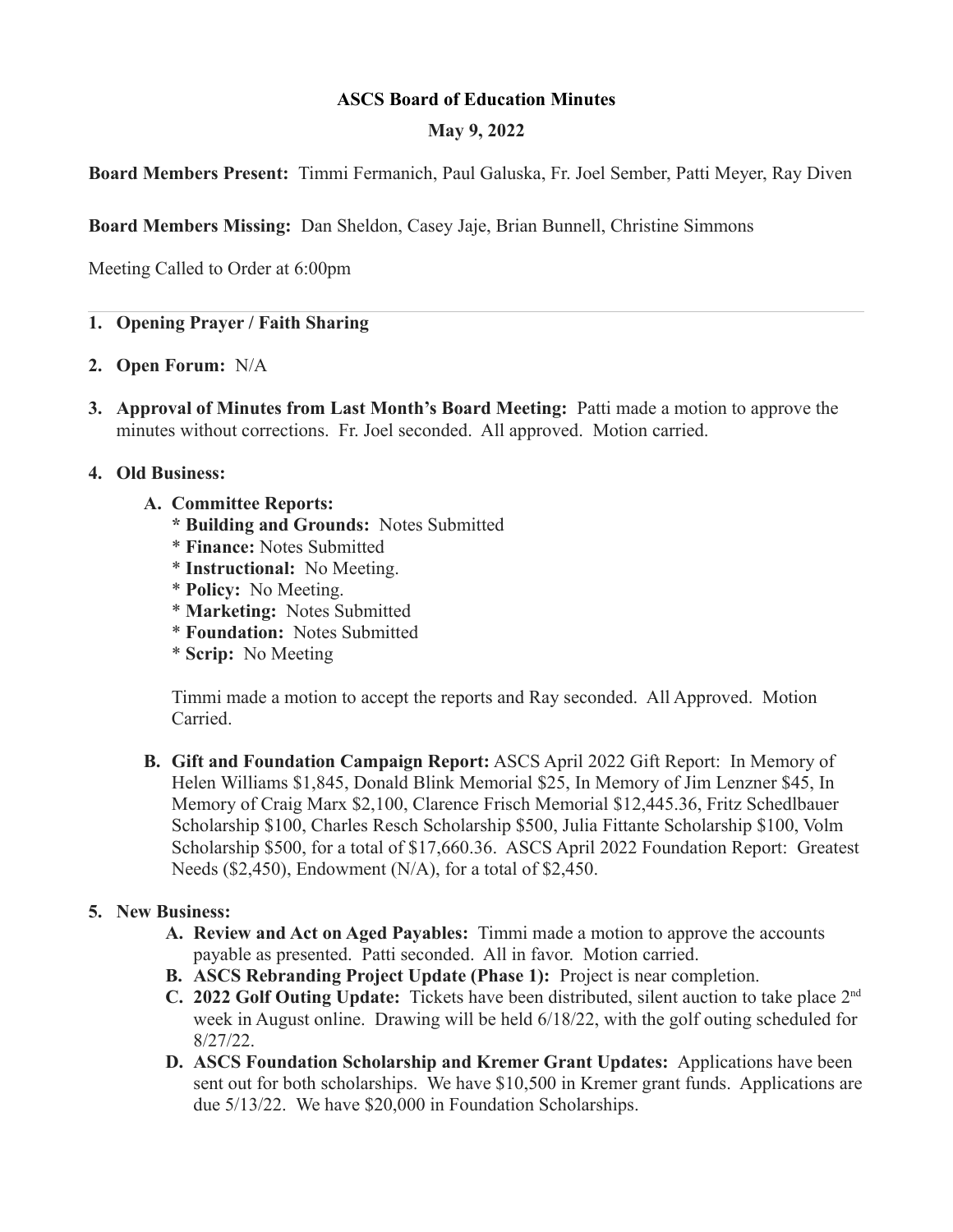- **E. ASCS Calendar for 2022-2023:** We have been advised that we do not have to follow the district schedule, and do not have to have early release on Wednesdays. Bussing will be provided for our students either way.
- **F. EANS Funds Update:** We have approximately \$6,000 left to use. Some of this will be used to purchase furniture for some of the hallway spaces.
- **G. Gift for Mrs. Zinchuk Retirement:** A gift for Mrs. Zinchuk's retirement was determined. Timmi made a motion to approve a gift. Ray seconded. All in favor. Motion carried.
- **H. Administrator's Report:**
	- The Catholic Relief Services Rice Bowls were collected on Thursday, April 14, at a prayer service led by Father Joel.
	- The annual safe environment training with the students, as required by the Green Bay Diocese, took place on March 7, 14, and 21.
	- We are currently in the final stages of preparing the yearbook draft for 2021-2022, which will then go to print and be distributed to students at the end of the school year.
	- The spring MAP Testing at ASCS will run from April 12-April 29.
	- The 4K-2 teachers are collecting student art from all grade bands from now until the end of April for an Art Fair to be held on May 11, immediately after school at ASCS.
	- 8th Grade Graduation Photos will take place during the month of April.
	- Third Quarter report cards were available for students/parents on Thursday, April 7, with Honor Roll recipients announced on Friday, April 8.
	- Father Joel and Father George offered the sacrament of reconciliation to students in Grades 2-8 in March and April.
	- The second Al Frisch donation bonus checks will be distributed to staff members prior to the end of April.
	- The KIDS Club raised approximately \$700 for the war victims in Urkraine through its cookie fundraiser this morning! Thanks to the KIDS Club, the ASCS kitchen staff, and Mr. Hanke for their hard work and effort with this project.
	- All of the students and staff members at All Saints have now memorized the following prayers: The Morning Offering, St. Michael the Archangel, and The Memorarae.
	- During the fourth quarter, ASCS will focus on the virtue of **fortitude** (industriousness, magnanimity, magnificence, patience, perseverance).
	- Bonnie Clancy, the Benefits Manager for the Green Bay Diocese, will be at ASCS on Thursday, April 28 (3:10 PM), to meet with anyone currently signed up or interested in signing up for benefits (health, vision, dental) through the Green Bay Diocese. She will go through the 2022-2023 plan as well as answer any questions staff members might have.
	- 2022-2023 contracts were distributed to faculty members on Thursday, April 14.
- **6. Other Business:** N/A
- **7. Executive Session:** N/A
- **8. Adjournment:** Next meeting will be Monday, June 13, 2022 at Hoffman Hall. Timmi made a motion to adjourn the meeting. Patti seconded it. Meeting dismissed.